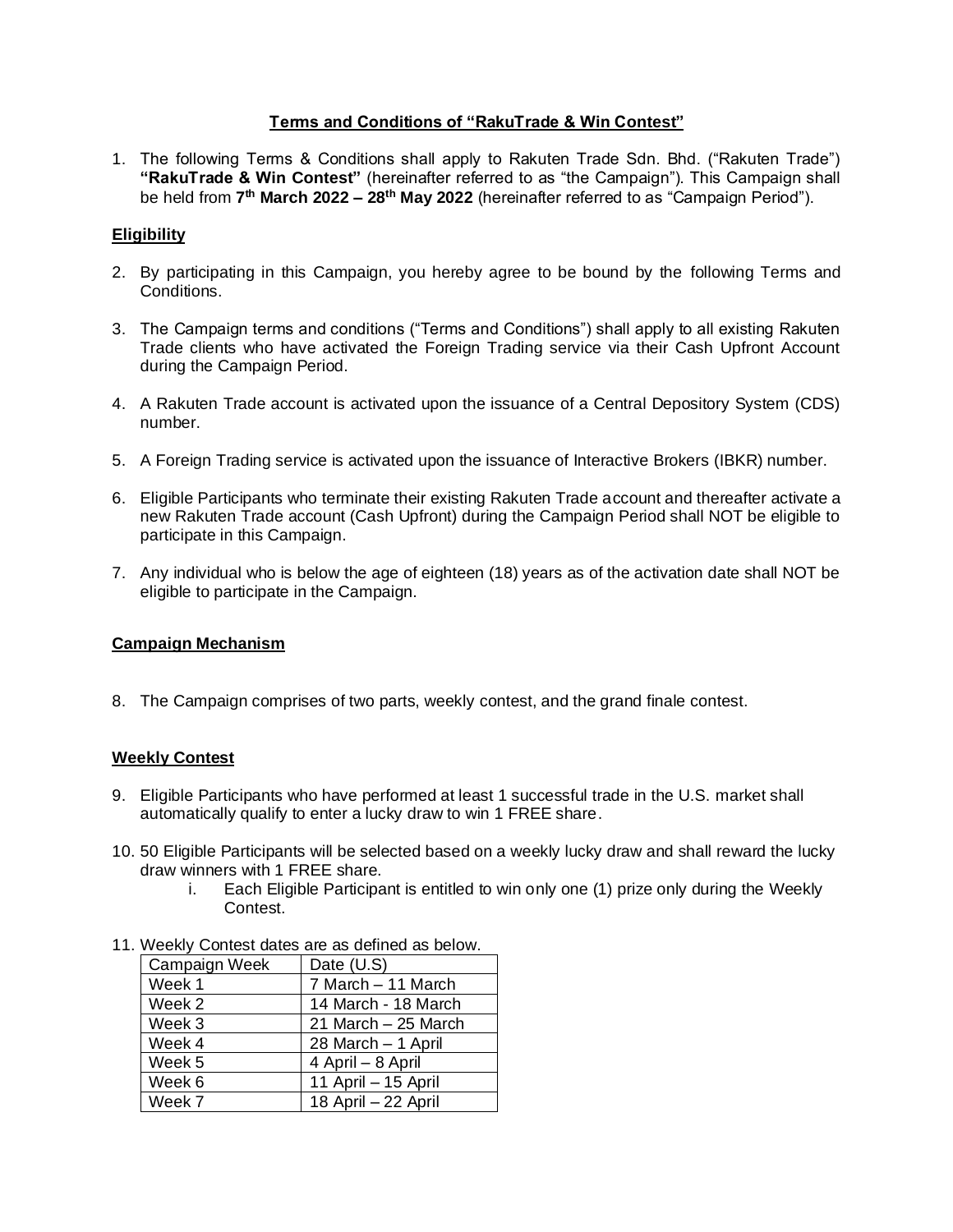| Week 8  | 25 April - 29 April |
|---------|---------------------|
| Week 9  | 2 May $-6$ May      |
| Week 10 | $9$ May $-13$ May   |
| Week 11 | 16 May - 20 May     |
| Week 12 | 23 May $-$ 27 May   |

12. The weekly prizes are predetermined as follows. However, Rakuten Trade has the right and at its absolute discretion to amend the weekly prizes at any time with or without prior notice.

| <b>Weekly</b><br><b>Prize</b> | <b>Number of</b><br><b>Weekly</b><br><b>Winners</b> | Week 1 (in a<br>month)            | Week 2 (in a<br>month)                      | Week 3 (in a<br>month)            | Week 4 (in a<br>month)                    |
|-------------------------------|-----------------------------------------------------|-----------------------------------|---------------------------------------------|-----------------------------------|-------------------------------------------|
| 1 <sup>st</sup> prize         | 2                                                   | META<br><b>PLATFORMS</b><br>(FB)  | <b>MICROSOFT</b><br>CORP (MSFT)             | <b>TARGET CORP</b><br>(TGT)       | <b>NVIDIA CORP</b><br>(NVDA)              |
| $2nd$ prize                   | 3                                                   | <b>APPLE INC</b><br>(AAPL)        | <b>SPOTIFY</b><br><b>TECHNOLO</b><br>(SPOT) | <b>WALT DISNEY</b><br>CO (DIS)    | <b>WALMART</b><br>INC (WMT)               |
| 3rd prize                     | 5                                                   | <b>STARBUCKS</b><br>CORP (SBUX)   | <b>PAYPAL</b><br><b>HOLDINGS</b><br>(PYPL)  | COCA-COLA<br>CO/THE (KO)          | COLGATE-<br><b>PALMOLIV</b><br>(CL)       |
| 4 <sup>th</sup> prize         | 10                                                  | AT&T INC (T)                      | <b>PINTEREST INC-</b><br>A (PINS)           | <b>DISCOVERY INC</b><br>- (DISCA) | <b>LEVI</b><br><b>STRAUSS-A</b><br>(LEVI) |
| $5th$ prize                   | 30                                                  | <b>KRISPY KREME</b><br>INC (DNUT) | <b>PALANTIR</b><br>TECHN-A (PLTR)           | <b>HEWLETT</b><br>PACKA (HPE)     | <b>FORD MOTOR</b><br>CO(F)                |

- 13. A successful trade refers to either buy or sell transaction with "Matched" and/or "Partial Matched" status.
- 14. The weekly top 10 winner announcement with the winners' full name and last 4 digits of NRIC will be announced on all Rakuten Trade assets every Monday during the Campaign week.
- 15. The free share shall be credited to the Eligible Participants account within forty-five (45) calendar days after the end of the Campaign Period.

## **Grand Finale Contest**

- 16. 1,000 Eligible Participants shall win 1 FREE share from Rakuten Trade. Winning participants will be selected based on a lucky draw during the Campaign Period.
- 17. 1 successful U.S. trade will earn Eligible Participants 1 entry to the Grand Finale Contest lucky draw. Eligible Participants are allowed multiple entries for each successful U.S. trade.
- 18. Prizes in the Grand Finale Contest are as follows.

| <b>Grand Prize</b> | <b>Number of Eligible Participants</b> | Stock (1 unit)             |
|--------------------|----------------------------------------|----------------------------|
| $1st$ prize        |                                        | ALPHABET INC-A (GOOGL)     |
| $2nd$ prize        |                                        | <b>TESLA INC (TSLA)</b>    |
| $3rd$ prize        |                                        | Vanguard S&P 500 ETF (VOO) |